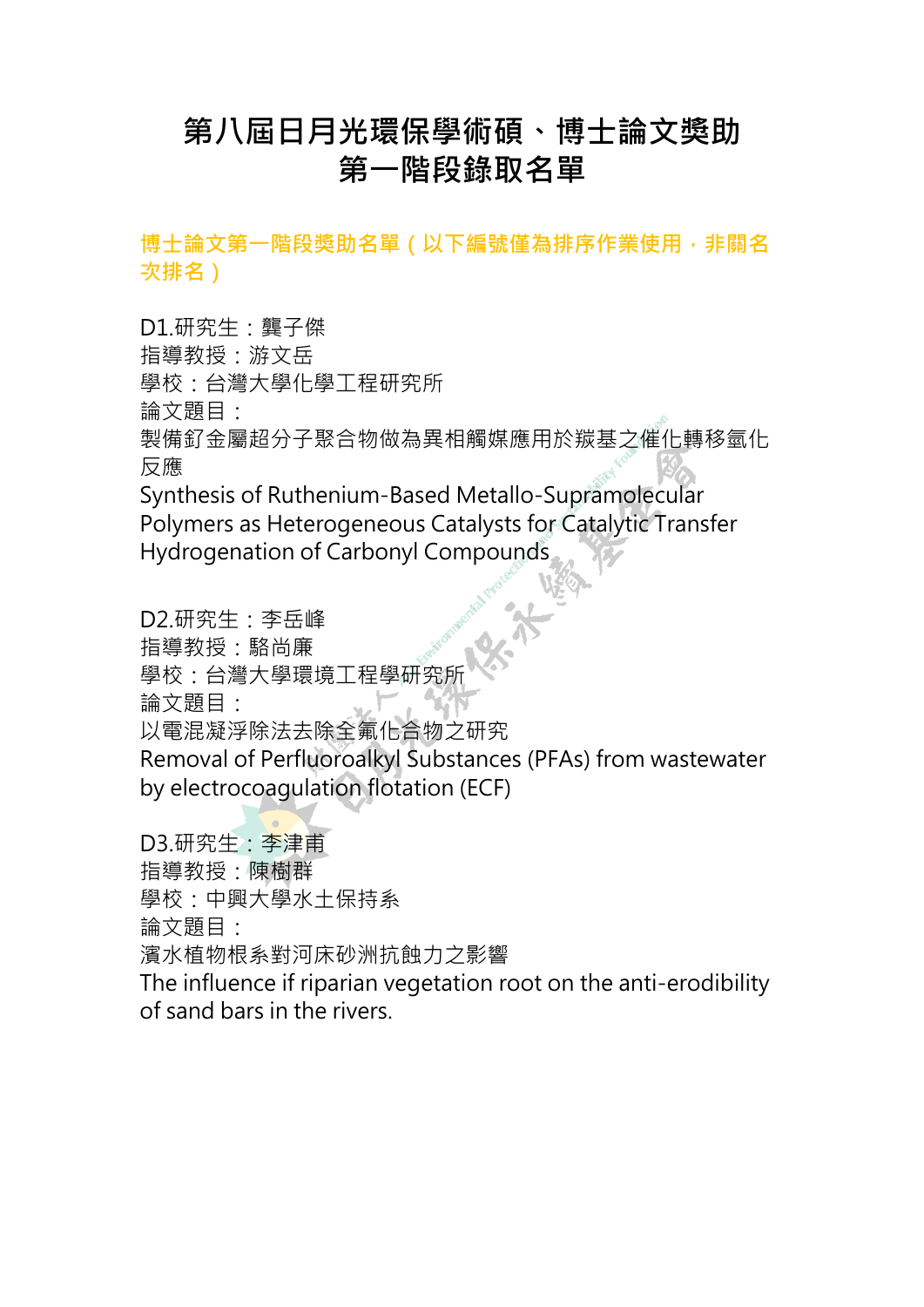## **碩士論文第一階段獎助名單(以下編號僅為排序作業使用,非關名 次排名)**

M1.研究生:李榆觀 指導教授:吳紀聖 學校:台灣大學化學工程研究所 論文題目・

以雙胞光反應器利用鈦酸鍶與釩酸鉍進行光催化水分解並同時分離 氫氣與氧氣

Photocatalytic Water Splitting with Strontium Titanate and Bismuth Vanadate in Twin Photoreator Achieving Simultaneous Separation of  $H_2$  and  $O_2$ 

M2.研究生:邱德安 指導教授:游文岳 學校:台灣大學化學工程研究所 論文題目: 應用銀/二氧化錳觸媒於氨氣選擇性觸媒氧化反應: 載體結構對於反應活性之影響 Selective Catalytic Oxidation of Ammonia over Ag/MnO<sub>2</sub>: Effects of Support Structure on Catalytic Activity

M3.研究生:林葳 指導教授:童國倫 學校:台灣大學化學工程研究所 論文題目: 將生質能轉換為石墨烯量子點膜應用於奈米過濾和染料感測 Simultaneously Enhanced Permeability Nanofiltration and Dye-Sensing by Biomass-directed Graphene Quantum Dot Membrane

M4.研究生:黃立安 指導教授:林麗雲,李志德 學校:台灣大學新聞研究所 論文題目: 公民發電力-一場自下而上的能源轉型之戰 Citizen-produced electricity: a bottom-up energy campaign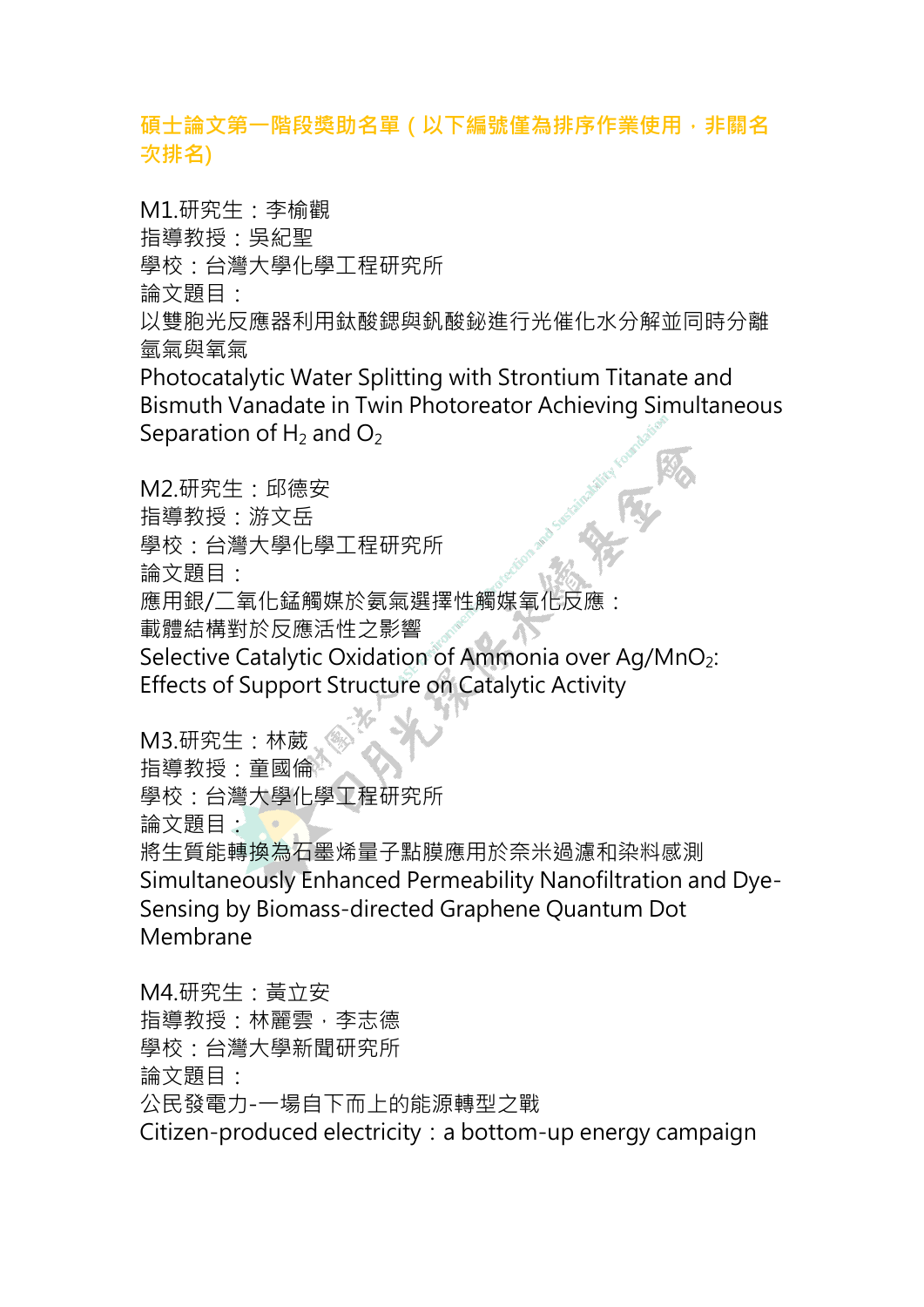M5.研究生:吳雙

指導教授:谷玲玲

學校:台灣大學新聞研究所

論文題目:

「觀新藻礁」新聞報導之框架研究

Research on the framework of news reporting on Quanxin algal reef

M6.研究生:廖經詠

指導教授:駱尚廉

學校:台灣大學環境工程學研究所

論文題目:

以不同電極電化學氧化方法去除環丙沙星之研究

Removal of Ciprofloxacin by Electrochemical Oxidationwith Different Electrodes

M7.研究生:王博弘

指導教授:駱尚廉

學校:台灣大學環境工程學研究所

論文題目:

於紫外光/碘化物/亞硫酸鹽系統以水合電子還原脫氟全氟烷基物質 Reductive Defluorination of Perfluoroalkyl Substances by Hydrated Electron in the UV/lodide/Sulfite System

M8.研究生:王詩雅 指導教授:闕<mark>蓓</mark>德 學校:台灣大學環境工程學研究所 論文題目: 應用衛星遙測資料於土地利用回歸模型推估細懸浮微粒之時空分布

M9.研究生:龔芝瑩

指導教授:闕蓓德

學校:台灣大學環境工程學研究所

論文題目:

以空氣品質指標等級之間的影響差異貨幣化空氣汙染減量效益 Using The Differences Between Air Quality Index Levels to Monetize Air Quality Improvements.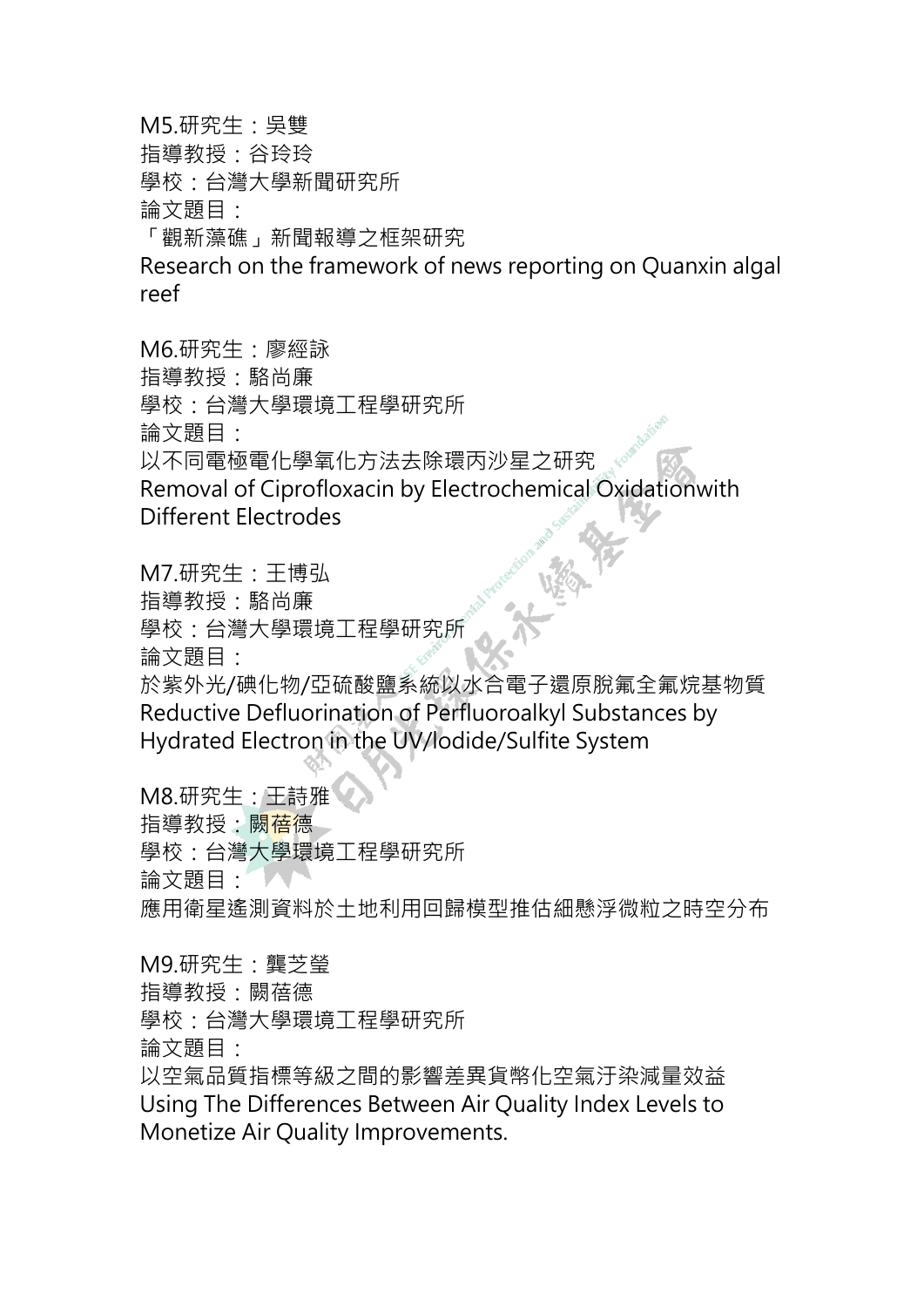M10.研究生:李俞萱 指導教授:蘇卓馨 學校:政治大學外交學系 論文題目: 歐洲聯盟與中國在氣候政策上的競合-從綠能發電與電動車產業探討 The Relations between the European Union and China in Climate Policies - the case of the green energy and electric vehicle industries.

M11.研究生:柳嘉甄 指導教授:周鶴修 學校:清華大學化學工程所 論文題目: 設計與合成親水性寡乙二醇之側鏈橋接型半導體高分子及其於綠色 氫能源之應用研究

M12.研究生:楊哲瑋 指導教授:彭之皓 學校:清華大學化學所 論文題目: 以希夫鹼—N,N'-二水楊醛縮-1,2-苯二胺調控的無金屬可逆-失活自 由基聚合反應 ችራ Metal-Free Reversible-Deactivation Radical Polymerization Mediated by Schiff Base- Salophen

M13.研究生:邱彥瑜

指導教授:丁望賢

學校:中央大學化學學系

論文題目:

以綠色分析化學技術檢測水樣中防曬乳成分的殘留-開發金屬有機骨 架材料作為吸附劑之探討

Determination of UV Filters in Water Samples by Green Analytical Technique-Developing Metal Organic Framework(ZIF-8)as Sorbent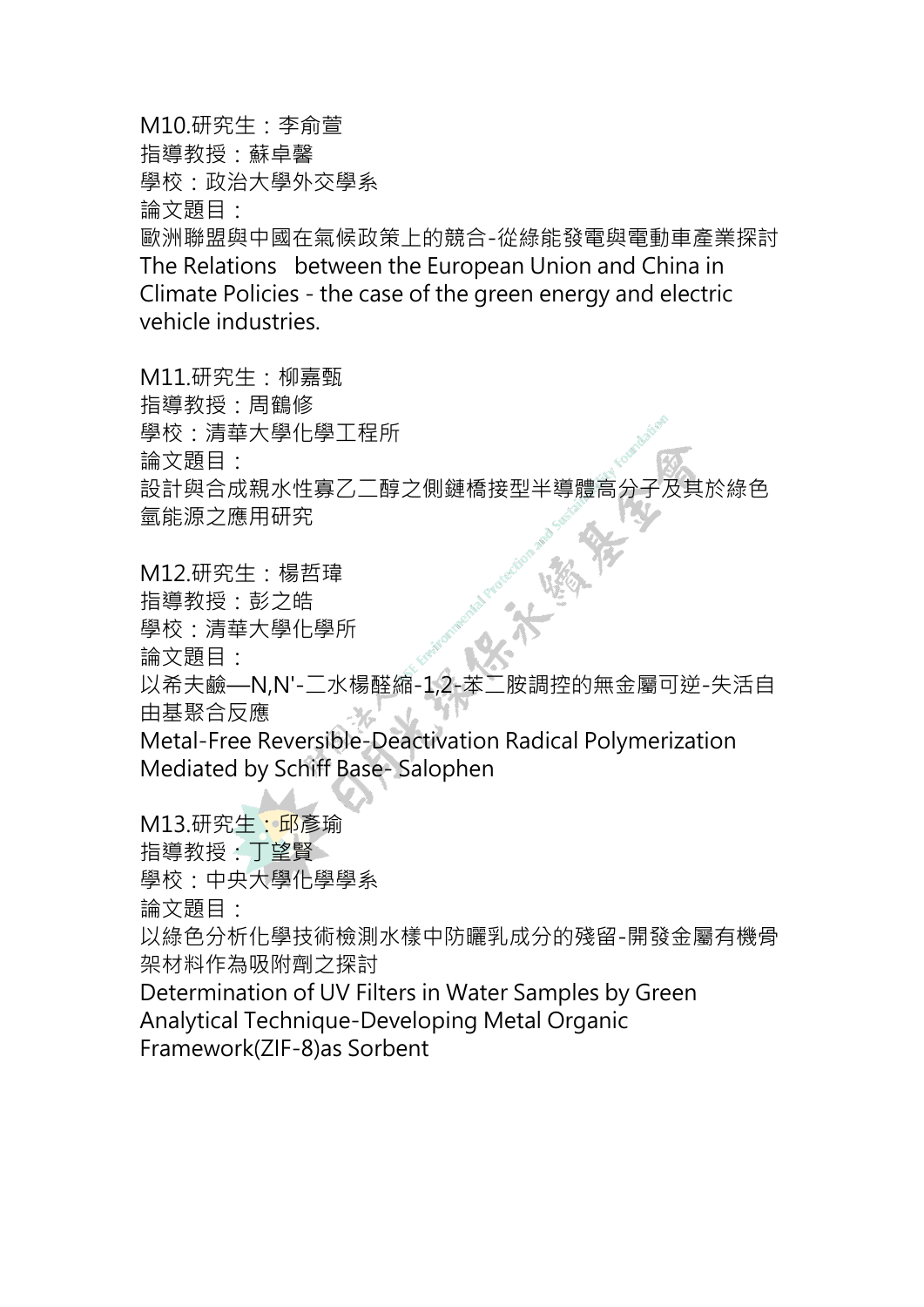M14.研究生:李岳穎

指導教授:王咏潔

學校:中興大學水土保持學系

論文題目:

以土砂收支模式探討大甲溪中上游坡面產砂與土砂運移變化

M15.研究生:陳宜玫

指導教授:林泱蔚

學校:彰化師範大學化學系

論文題目:

合成及鑑定 Fe3O4@XS(X=Cd,Zn)奈米磁珠及其光芬頓降解環境水 樣中染料應用

Synthesis and characterization of Fe3O4@XS(X=Cd,Zn) magnetic nanobeads for Fenton degradation of dyescuff

M16.研究生:張芮萁 指導教授:葉信富 學校:成功大學資源工程學系 論文題目: 建立地理加權迴歸模型評估臺灣濁水溪沖積扇地下水位變化驅動因 子

Establishing a geographically weighted regression model to evaluate the driving factors of groundwater level changes in the alluvial fan of Choushui River in Taiwan.

M17.研究生:黃怡蓁 指導教授:鍾昇恆 學校:成功大學材料科學及工程學系 論文題目: 應用氧化物於高硫載量鋰硫電池之硫碳複合正極 Application of Metal Oxides on High-loading sulfur Cathode for lithium-sulfur Batteries.